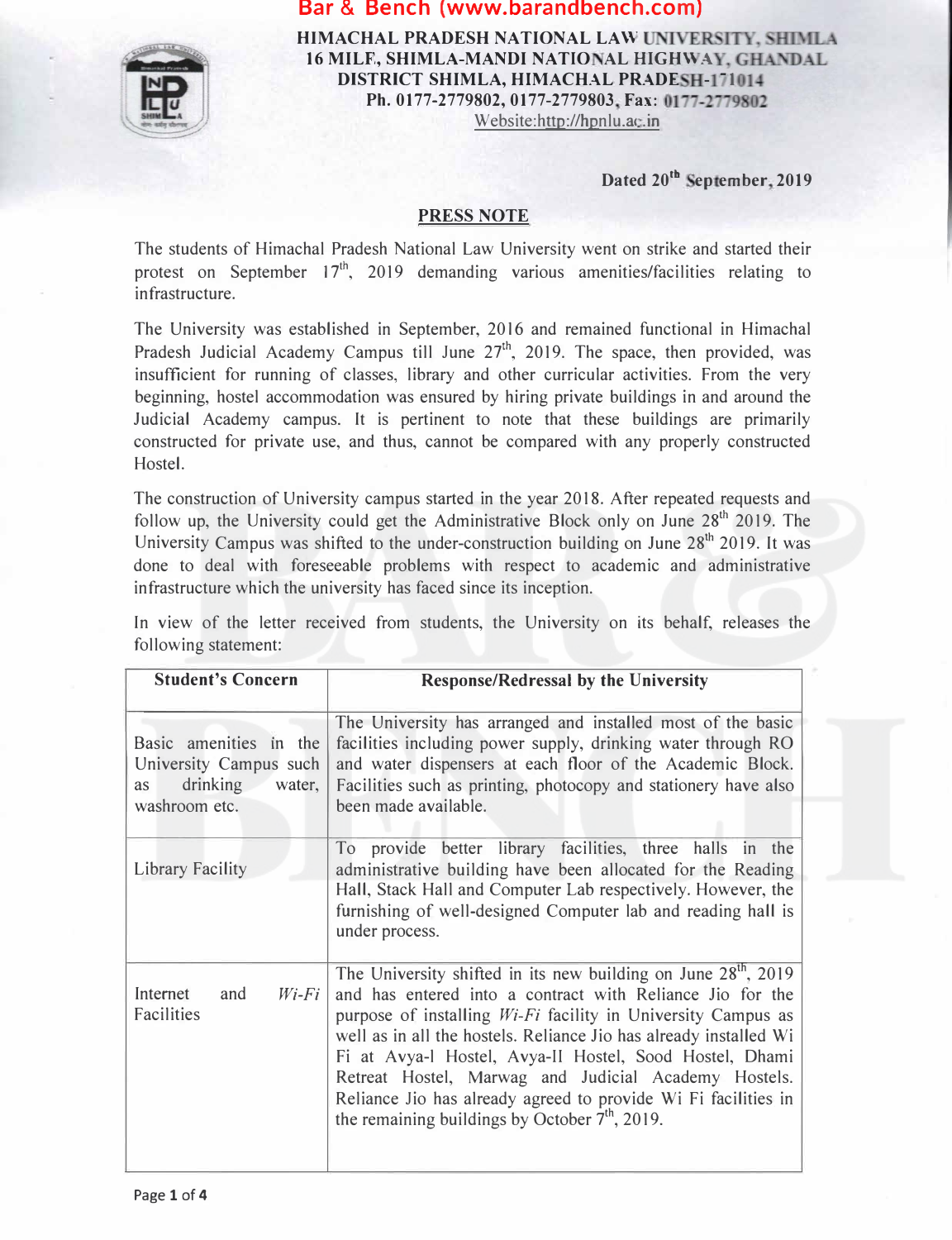| <b>Sports Facilities</b>                            | Though the open ground for outdoor sports facility is under<br>preparation by the HPPWD, the University has allocated one<br>hall in the Administrative Block and installed two TT Tables,                                                                                                                                                                                                  |
|-----------------------------------------------------|---------------------------------------------------------------------------------------------------------------------------------------------------------------------------------------------------------------------------------------------------------------------------------------------------------------------------------------------------------------------------------------------|
|                                                     | two sets of Carrom Boards and other indoor game facilities.                                                                                                                                                                                                                                                                                                                                 |
| Curricular<br>$Co-$<br>and<br>curricular Activities | The University has always addressed issues relating to<br>Curricular and Co-curricular activities such as conference,<br>workshops, guest lectures, moot-court activities, internships<br>etc. These activities are a part of academic training and have<br>been notified and organized in the past and the same will<br>continue to be organized in future as well.                        |
|                                                     | All the students of the First Year (Batch 2019-20) attended an<br>intensive Orientation Programme in which Five Hon'ble<br>Judges of Himachal Pradesh High Court including Chief<br>Justice of Himachal Pradesh High Court delivered lectures on<br>various themes. In this induction programme, various other<br>experts were invited who addressed the students.                          |
|                                                     | In the Academic Session 2018-19, various experts were invited<br>to deliver lectures. These include former Chief Justice of Sri<br>Lanka Justice Mohan Pieris, Ambassador Bhaswati Mukherjee,<br>Prof. S.C. Raina, Prof. M. K. Sinha, Prof. Anand Pawar, Dr.                                                                                                                                |
|                                                     | Bidyadhar Majhi, Director (Economics) Competition<br>Commission of India. Hon'ble Justice Vivek Thakur, Judge<br>Himachal Pradesh High Court too visited the University and<br>addressed the students.                                                                                                                                                                                      |
|                                                     | In the Academic Session 2017-18, the University welcomed<br>His Excellency Acharya Devvrat, the then Hon'ble Governor<br>of Himachal Pradesh who visited the University to celebrate<br>Van Mahotsav. His Excellency also addressed the students.                                                                                                                                           |
|                                                     | The University conducted a three day National Conference.<br>Justice Madan B. Lokur, the then Judge of Supreme Court of<br>India visited the University. Justice A. K. Sikri, the then Judge<br>of Supreme Court of India visited the University for release of<br>the University Journal (Shimla Law Review). The lecture by<br>Ambassador Mr. M. Ganapathi was arranged for the students. |
|                                                     | An International Conference is already scheduled to be held on<br>November $9th$ and $10th$ , 2019.                                                                                                                                                                                                                                                                                         |
|                                                     | An Intra University Moot Court was scheduled to be held on<br>September $23^{rd}$ , 2019.                                                                                                                                                                                                                                                                                                   |
|                                                     | The Debating Society had announced 'Intra University<br>Parliamentary Debate' to be held on September 18 <sup>th</sup> , 2019<br>which had to be postponed due to protest and strike.                                                                                                                                                                                                       |
|                                                     | One day Workshop on Mediation is scheduled to be held in<br>October, 2019.                                                                                                                                                                                                                                                                                                                  |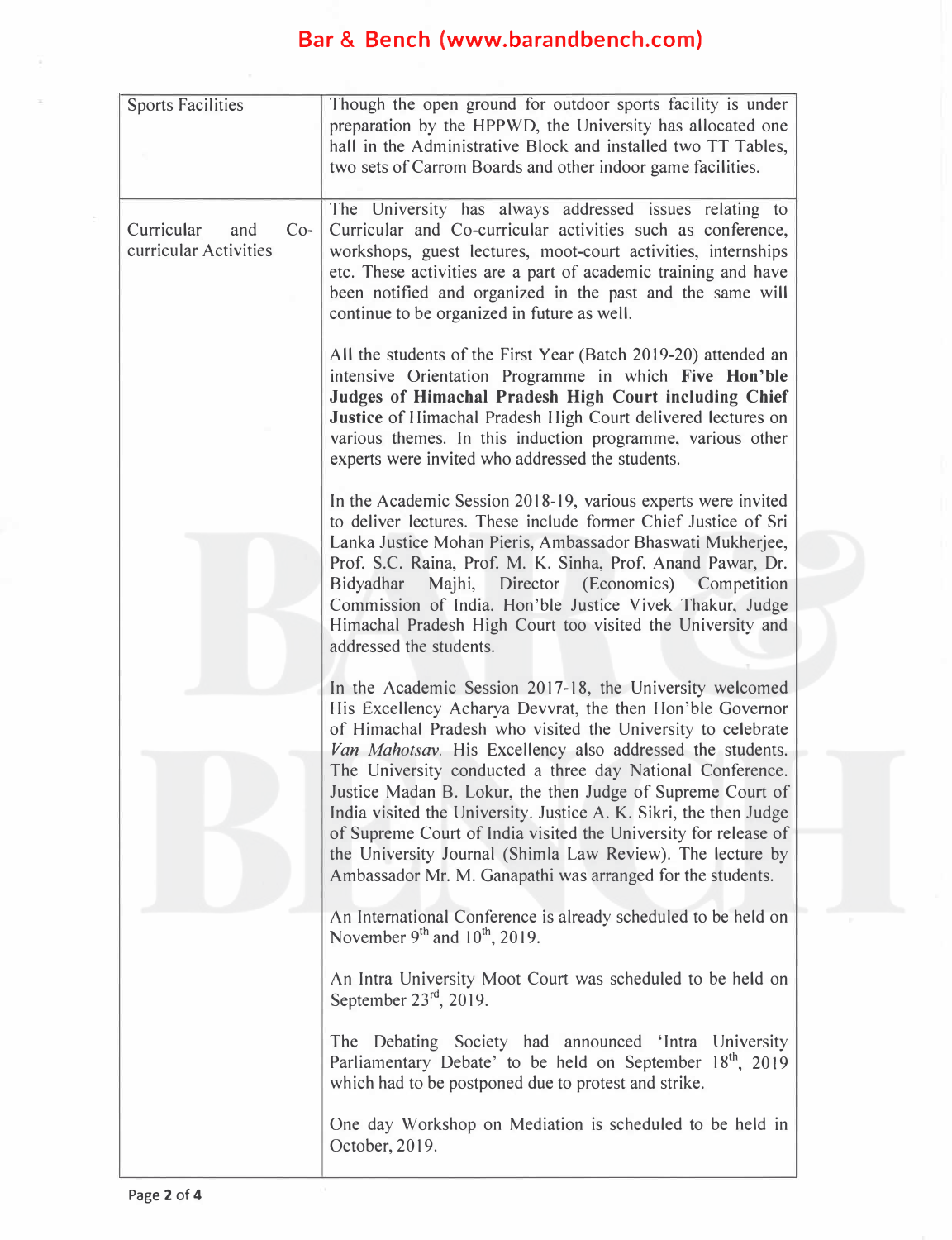|                                                                                         | In order to comply with statutory requirement under Sexual<br>Harassment of Women at Workplace (Prevention, Prohibition<br>and Redressal) Act, 2013, lectures were delivered to train the<br>members of the Internal Complaints Committee (ICC), faculty,<br>non-teaching staff and students of the University in every<br>academic session.<br>The University has organized Intra-University Cultural,<br>Literary, Sports Fest, Blood Donation Camp and Nukkad-<br>Natak in the University campus and Shimla (The Ridge).<br>The University students participate in various Inter-Moot,<br>Sports, Cultural, Literary and other competitions.<br>As per the requirements of the Curriculum, adequate field<br>related assignments and visits are regularly arranged for.<br>Visits to Prisons, Religious Institutions such as Madrasas and<br>Shrines have been organized in the past and are proposed in the<br>current and following semesters. |
|-----------------------------------------------------------------------------------------|-----------------------------------------------------------------------------------------------------------------------------------------------------------------------------------------------------------------------------------------------------------------------------------------------------------------------------------------------------------------------------------------------------------------------------------------------------------------------------------------------------------------------------------------------------------------------------------------------------------------------------------------------------------------------------------------------------------------------------------------------------------------------------------------------------------------------------------------------------------------------------------------------------------------------------------------------------|
| Student's Representation<br>various<br>levels<br>at<br>of<br>Academic<br>Administration | The University, as a matter of policy, encourages all students<br>to participate in all the committees viz. Mess Committee, Moot<br>Court Committee, Debate Committee, Legal Aid Committee,<br>Journal Committee, Internship and Placement Committee etc.<br>These Committees have proper and adequate representation of<br>students from various semesters.<br>In case of any reported mismanagement, the University assures<br>their redressal on case to case basis.                                                                                                                                                                                                                                                                                                                                                                                                                                                                             |
| <b>Mess Facility</b>                                                                    | The University invites tender for supplying mess facility to all<br>the students, teaching and non-teaching staff. The University<br>has observed due process in the scrutiny and selection of the<br>bid.<br>The mess is governed by a Mess Committee which has student<br>representatives from each batch. The Committee decides and<br>implements the mess menu and other related matters. It is<br>pertinent to mention that students are given the option to<br>participate and select mess facility or even run their own<br>cooperative mess.<br>The HPWD has assured to hand over to the University, the<br>under-construction temporary mess, with dining hall by<br>October 1, 2019.                                                                                                                                                                                                                                                      |
| Warden for Hostels                                                                      | Every hostel has a dedicated Warden, who performs his/her<br>duties with utmost care, sincerity and dedication.                                                                                                                                                                                                                                                                                                                                                                                                                                                                                                                                                                                                                                                                                                                                                                                                                                     |
| <b>Attendance Policy</b>                                                                | The University is bound to follow the rules laid down by The<br>Bar Council of India.                                                                                                                                                                                                                                                                                                                                                                                                                                                                                                                                                                                                                                                                                                                                                                                                                                                               |

ā.